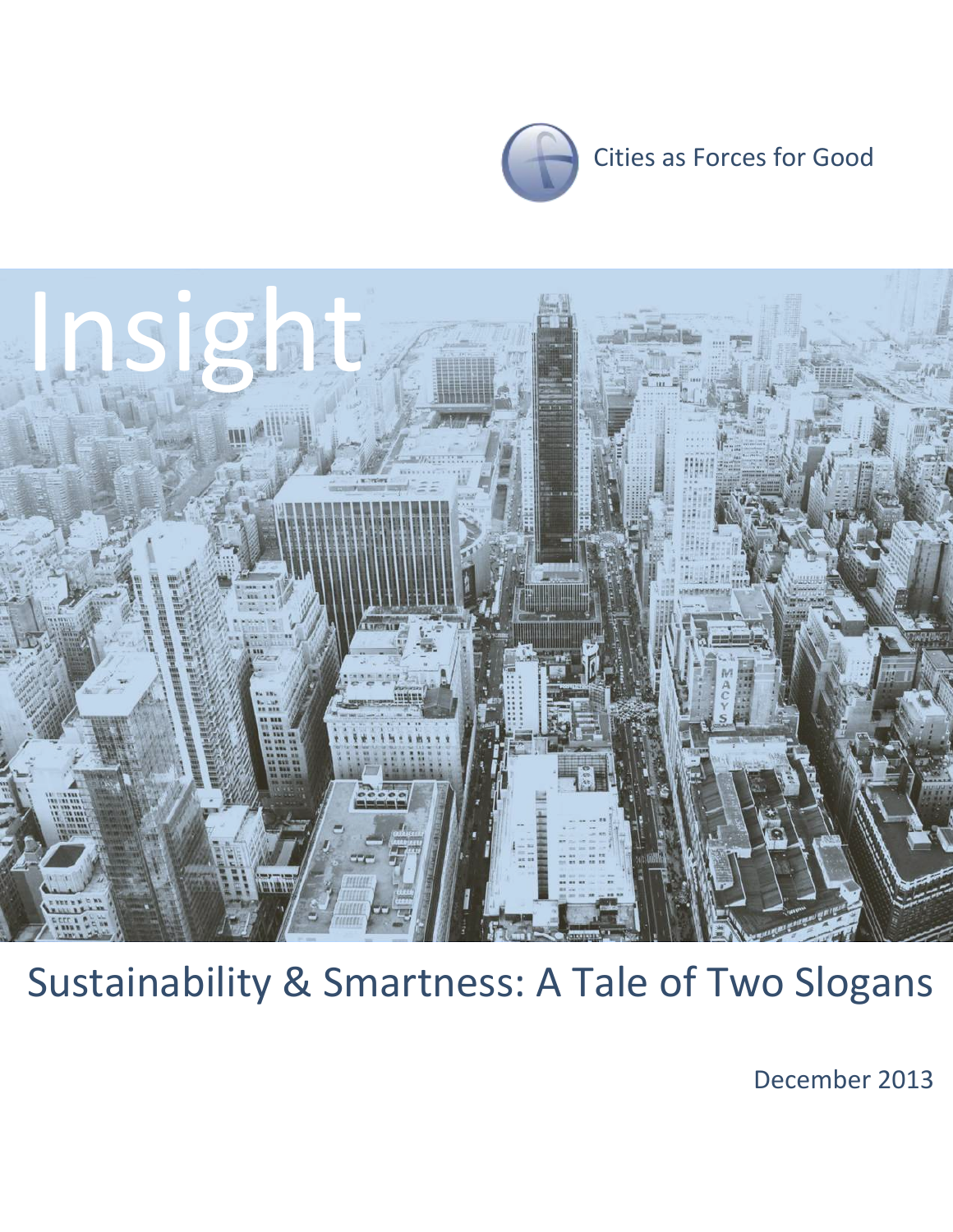

**Copyright** Cities as Forces for Good Network (CFG) December 2013 www.cfgnet.org

#### OPINION for the Journal **Sustainability of Water Quality and Ecology**

#### **Authors**

.

**M Bruce Beck -** Professor and Eminent Scholar at the University of Georgia, Director and Founder of the International Network on Cities as Forces for Good (CFG) in the Environment, and Chair, Management Board, Sustainability Group, International Water Association (IWA).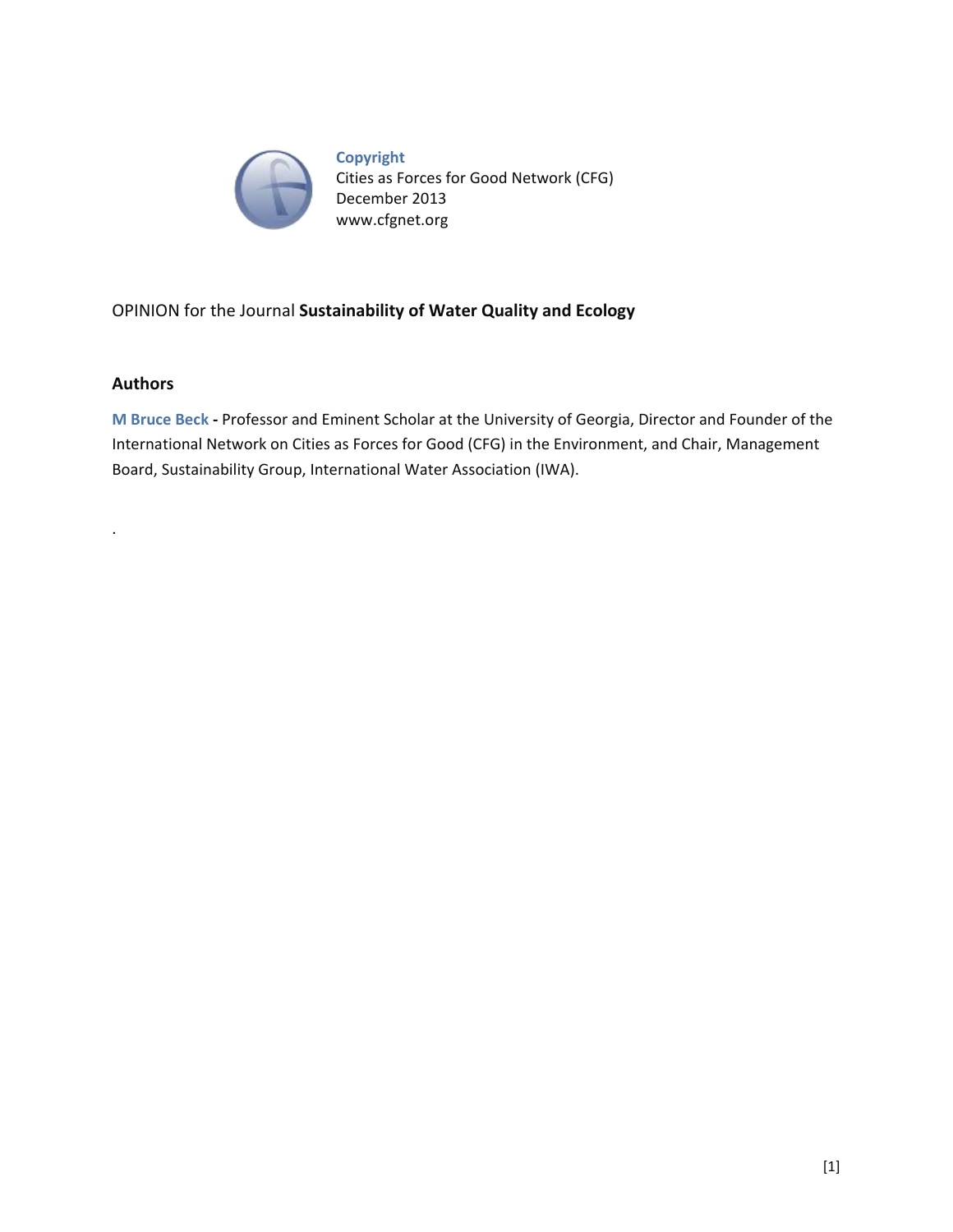# **SUSTAINABILITY & SMARTNESS:**

# **A TALE OF TWO SLOGANS**

At the close of 2011, sustainability and environmental advisor Tony Juniper asked "Will 2012 be the year of the R word?" ([www.guardian.co.uk/sustainable-business\)](http://www.guardian.co.uk/sustainable-business). He meant R for Resilience. It may have been so. I for one had a conversation in 2012 in which I was told that R was (somehow) easier to define than the S word (for Sustainability), hence its purported advantage. It is perhaps a brave new journal, then, that would launch itself in 2013/4 with the S word first and foremost in its title.

#### LABELS AND SLOGANS

Having reflected further on this – see the discussion on water security (Beck and Villarroel Walker, [2013a\)](http://cfgnet.org/archives/1400) an[d Nexus security \(Beck and Villarroel Walker, 2013b\),](http://cfgnet.org/archives/1406) I believe the matter of the S word *versus* the R word is one of "definition slip", as opposed to plain *ennui*, or, worse, fashion and "neophilia". Which is to say, we recognize there can be, respectively: understandable frustration, in trying to get a good job done; disengagement (to our consternation) from a job no longer considered worth the effort; and newness for the sake of newness in what the job actually is. As rough evidence for this last, witness the search for the novelty of the Smart city (another S word), and how it has been overtaken in ever more rapid succession by that for the digital city, then the intelligent city, even the algorithmic city. And as if this were not enough, there are further ongoing searches: for liveable cities, water-sensitive cities, nexus-secure cities, and so on, perhaps too the antifragile city. Why not? Why not take immediate advantage of a word newly coined by Taleb (2012) for his recent, and most interesting, book (see the book [review\)](http://cfgnet.org/archives/1329)?

Looking back, and to provide perspective, I first encountered the phrase Sustainable City sometime around 1988. I recall my surprise and my scoffing at the notion. Significantly, I do not recall any prior such slogan. Returning to the present, the concept of the sustainable city could subsume all its progeny, from smart to antifragile. And yet, at one and the same time, it should be enriched by them and be prompted to change and evolve as a result of their coming into being.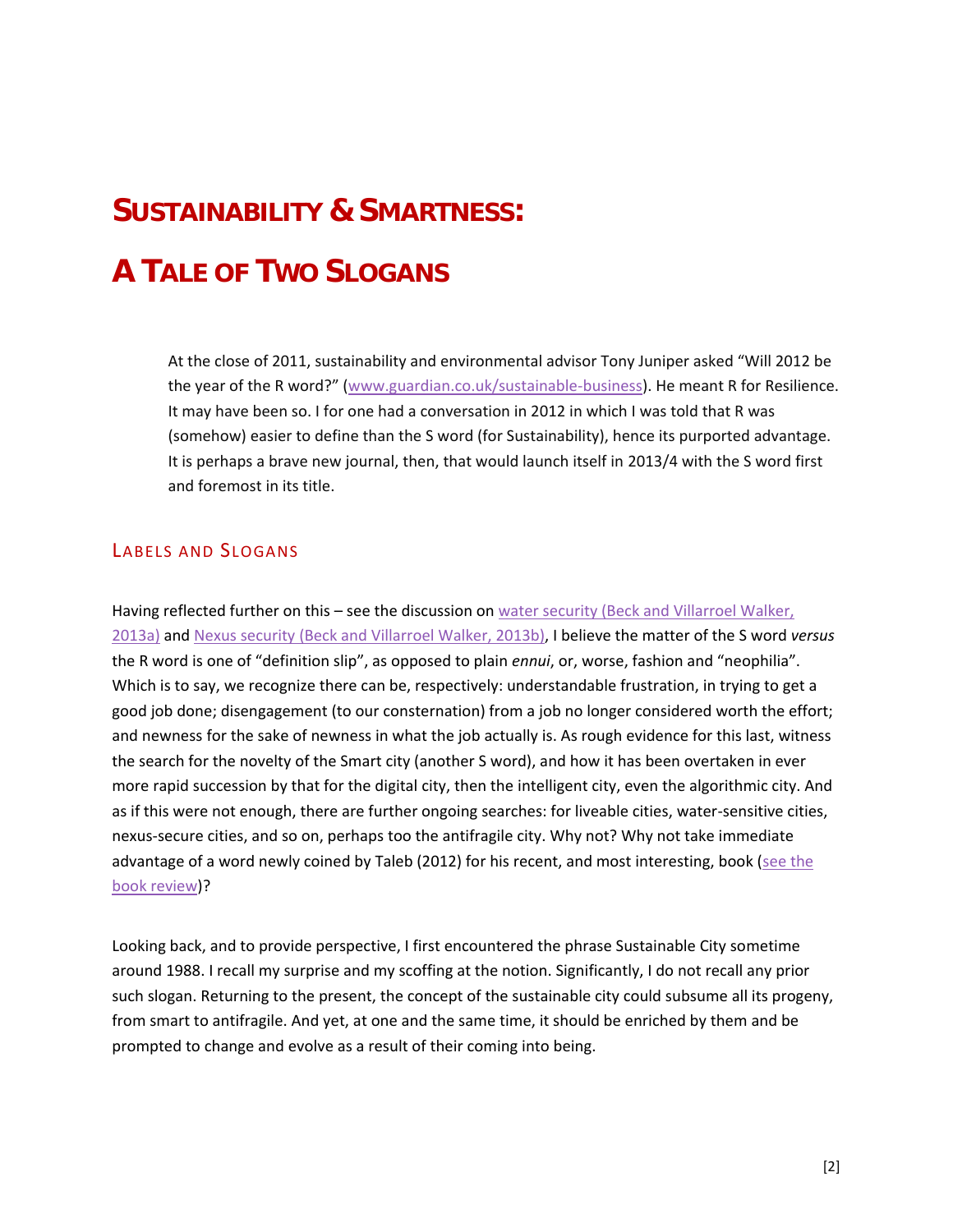So let us opt for definition slip as the reason for questioning now our deep commitment over the past quarter of a century to the S word for Sustainability. Thus, if it is just too difficult to hammer out an "operational" version of the principles of sustainability  $-$  if we have simply not got it "right"  $-$  perhaps we could allow slippage towards resilience, as a more tractable concept and principle for fashioning policy and guiding practical management. That, however, is something of an illusion. Liao (2012) has indeed said just so:

With growing popularity, the term resilience is increasingly being used vaguely such that it is becoming like the word sustainability, i.e., having a diluted and unclear meaning.

How we label our aspirations for the form and function of the city is not unimportant. Just think of the practical impact of sustainability itself, no matter how vexed the term. Yet the lack of tight guidance in proceeding from the vagueness of the headline slogan to the detail of a specific, actionable policy or innovation — the lack of an operational definition, in other words — can unsettle some of us. Likewise, re-labeling and re-packaging "old" policies and innovations under a new label can be just as unsettling for others. These things are unsettling because some of us, as action-oriented individuals, wish to be given the new prescription for doing (and sooner rather than later). Whereas others — "thinkers", let us call them — presume they might one day know more about what is in a word, sufficient to write out the new prescription. The trouble is, the prescription cannot be expressed once and for all. My attempt at writing such eventually came to prescribe the obligation to delete and replace some of the prescription's line items, from time to time (Beck, 2011). These things should be equally true of resilience and smartness, and doubtless all the other labels.

But the quite special and defining problem with sustainability is that it is so massively multi-disciplinary and so urgent, in a way we can all apprehend, regardless of its vagueness. Every one of us can lay claim to "owning" it, which is good. Absent tight guidance, however, each can articulate his or her idiosyncratic grasp of it in practice, which is very probably not so good, if not plain bad.

So where are we in taking hold of this S word, as it were, and wrestling it to the floor?

#### BECOMING SUSTAINABLE: UNENDING QUEST

In sum: "Sustainability is an Essentially Contested Concept".

With these words, Thompson (2011) chose to title his opinion piece on my own labors in writing a *[Sustainability Concepts Paper](http://cfgnet.org/archives/587)* (Beck, 2011): nine years of work, more than 160 pages of dense text. There is no *one* way of defining sustainability, nor will there ever be. We are not going to get it right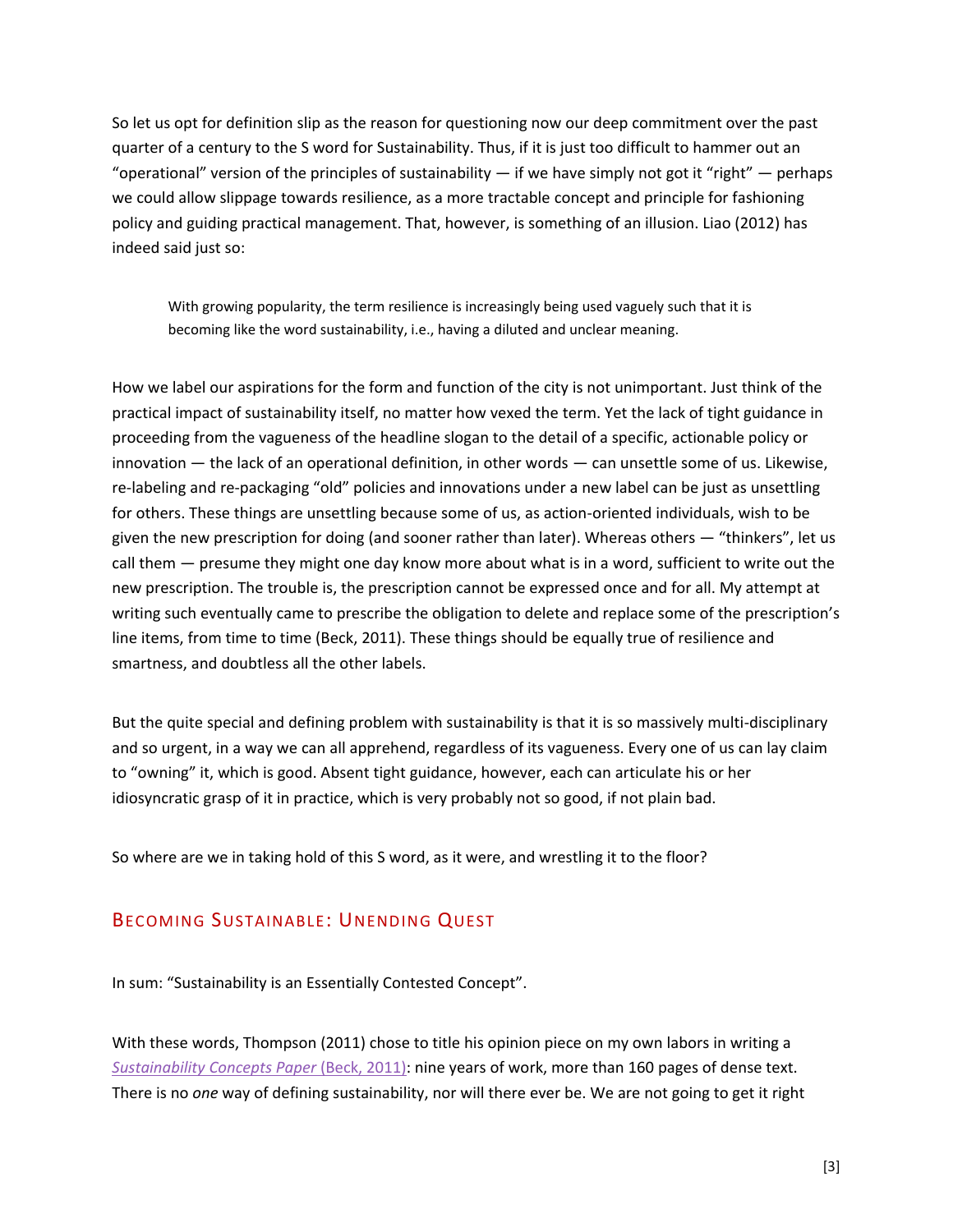once and for all. Its frustrating and messy contestation will not (should not) be ground into insignificance by any search for efficiency and elegant consensus.

After the first five years of drafting and re-drafting the *[Concepts Paper](http://cfgnet.org/archives/587)*, when I abandoned the vain hope of writing something about sustainability on behalf of an entire Association (the International Water Association (IWA)), this was a liberation. I knew enough by then to realize that even the proposition of sustainability as a profoundly plural and essentially contested concept, would itself be hotly contested. For surely, should there not be but one view of sustainability? And should it not be discoverable and clearly expressible? In the end, I could only write of Sustainability as *I* (first person and very singular) saw it. Did I make a cardinal mistake in this? Go forth, readers of this journal: discover and express the one true sustainability! The bulk of my *[Sustainability Concepts Paper](http://cfgnet.org/archives/587)* needs contesting, with commensurate bulk.

The S word, as in Sustainability, is *not* a spent force. For all the vagueness of the celebrated singlesentence exhortation of Brundtland, it has still the power to achieve change "on the ground", just as has Aldo Leopold's almost tautological one-line phrasing of his land ethic, from some four decades or so before Brundtland.

"Always Learning, Never Getting It Right" — Thompson's words again, from his landmark paper "Man and Nature as a Single But Complex System" (Thompson, 2002). Of course, we should fully expect what each of us understands by sustainability to be enriched and evolve (albeit slowly) in the years and decades to come. A very large part of such enrichment, in my opinion, will come from further developments and implementations of Holling's (1996) notion of *ecological* resilience (as opposed to what he calls engineering resilience). And it should also come, again in my opinion, from better, more effective, pragmatic frameworks for trading off costs and benefits of policy actions and technological innovations among the traditional sectors of water, energy, food, forestry, waste-handling *and* — the non-traditional economic sector of ecosystem services (Beck *et al*[, 2012\)](http://cfgnet.org/wp-content/uploads/downloads/2013/12/IWATrendsBookSusty.pdf).

If these opinions seem vague, dispelling such woolliness would lead me inexorably down the path of another nine years' work and another 160+ pages of dense text. May we be spared that.

What about the other S word?

## **SMART BULLS IN CHINA SHOPS**

You might well suppose I am fixated on cities. To reassure you otherwise, I do recognize that they are not the only "actors" having an impact on the sustainability of water quality and ecology, for the worse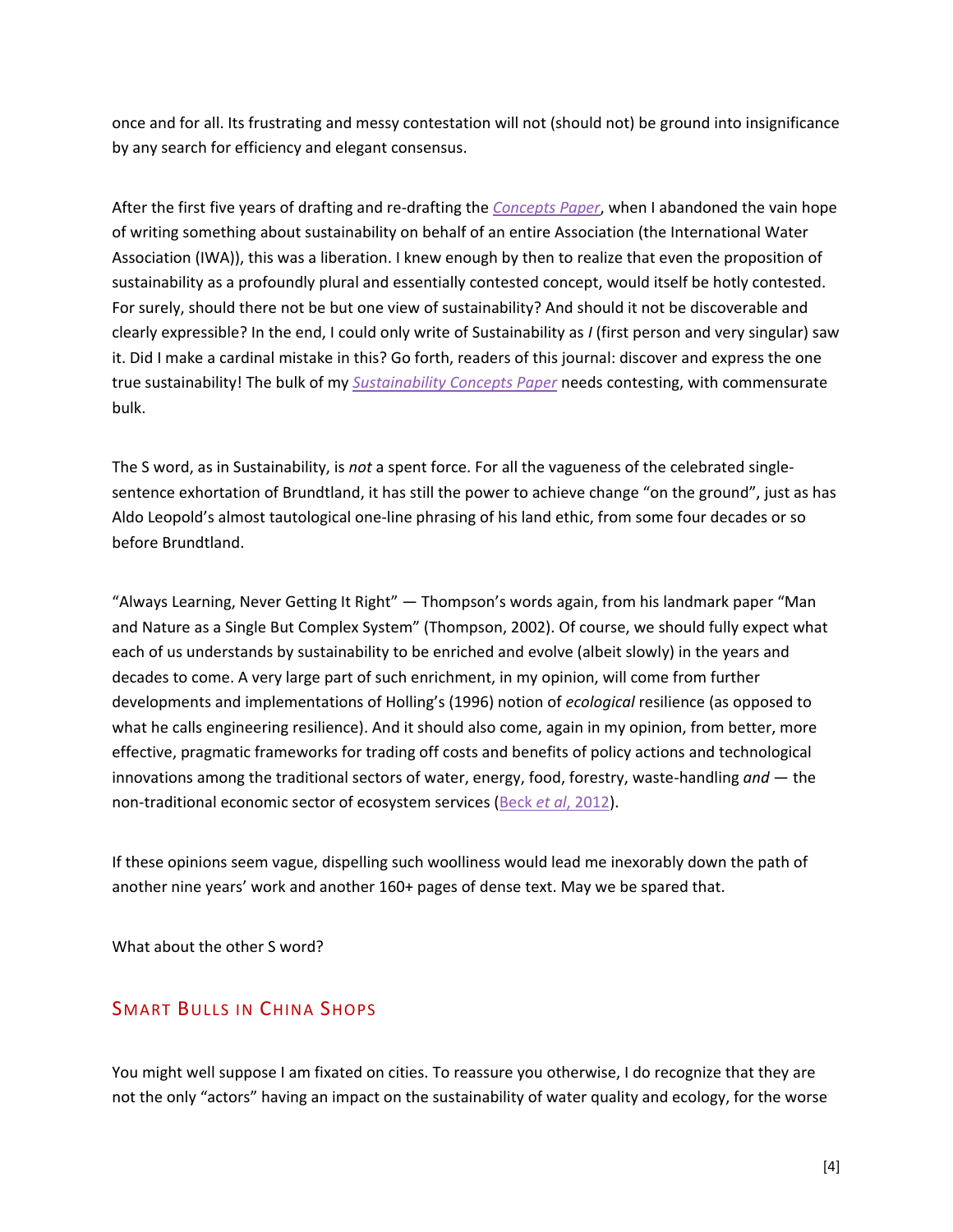and *for the better*. Industry — and agriculture in particular — are the other two, possibly more significant, dimensions of man's interaction with the aquatic environment. I invite you to conceive of all three as indeed actors or agents in the watershed: cities, industry, and agriculture "moving about" in the landscape. Nevertheless, I shall close what follows by privileging the role of cities, once again.

In their seminal paper, Rees and Wackernagel (1996) persuaded us to picture the city as a large animal grazing in its pasture. They proceeded to elaborate the now remarkably successful and dramatic index of the urban ecological footprint; and we should be concerned with how to lessen it. My wish is to head in a slightly different direction, however.

Think instead of the metaphor of "bulls in china shops": cities, in other words, crashing about, destroying their environment, including its fragile water quality and ecology. Bulls, we know, are hardly the most intelligent of beasts. The challenge for the engineer is that of how to "rewire" the city's metabolism and its infrastructure such that the bull (the city) may be gifted with intelligence  $-$  S for Smart, in fact — together with deftness and nimbleness of metaphorical movement about its environment. The conjecture is that the city could deploy all its intelligence and dexterity in doing the environmental good for others that they, lacking these gifts, especially in respect of agriculture, cannot do for themselves. The bull (the city) might cease to break the china (its fragile environment). Better still, it might expand the shop's operations, to become a net generator of ecosystem services. Imagine cities metaphorically "walking on air", going beyond the restoration of a zero ecological footprint.

Tilting at missions impossible, while yet acknowledging their impossibility, can be a creative process. How indeed, then, might the city be re-engineered such that it may become a [force for good in the](http://www.cfgnet.org/)  [environment?](http://www.cfgnet.org/) For I titled my *Sustainability Concepts Paper* ["Cities as Forces for Good in the](http://cfgnet.org/archives/587)  [Environment: Sustainability in the Water Sector" \(Beck, 2011\)](http://cfgnet.org/archives/587).

## PRACTICE: ALMOST STRANGER THAN CONCEPT

To be specific, consider the following thought experiment.

Suppose the purpose of the city's wastewater infrastructure were redirected towards recovery of a "perfect fertilizer". And suppose further, if successful in this, the recovered fertilizer could be deployed in the agricultural sector, or the energy sector (as input to biofuel production), *or* the ecosystem service sector — as nutrient supplements to be dispensed prudently to the aquatic environment, not just for restoring ecosystem services, but to enhance them.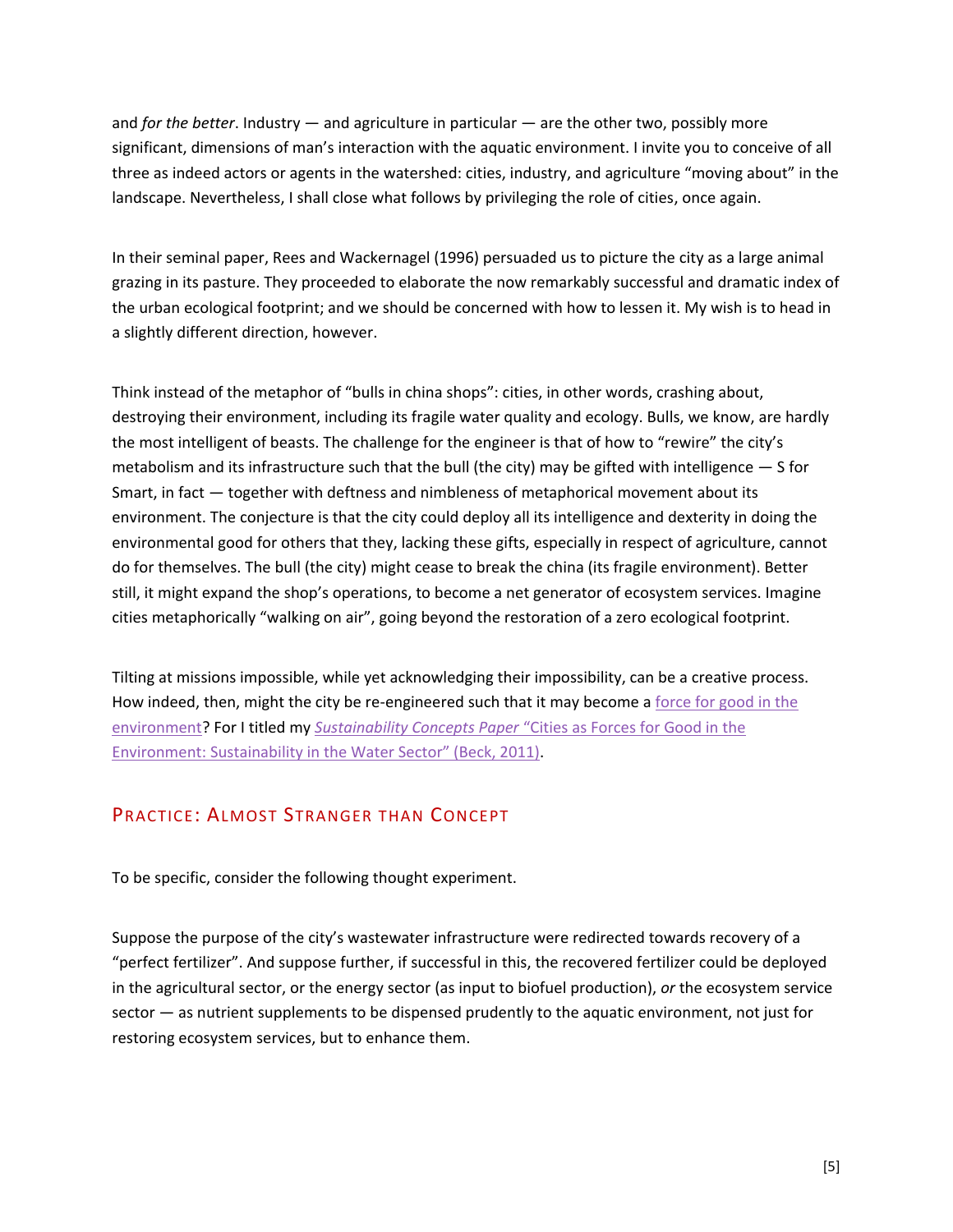This is no joke. Computational proof exists (Beck *et al*[, 2010;](http://cfgnet.org/archives/376) Beck, 2011). This is not some fanciful excess of either computational or conceptual conjecture. It is happening in practice. Phosphorus is today recovered from the city wastewater treatment plant in Durham, Oregon, USA (Force, 2011). Some of it is bagged, transported across the US-Canada border, and dumped (still bagged) — and for the good! into the streams of Vancouver Island, there to restore declining salmon populations (Pellett, 2010; Beck, 2011). Think of the issue of such nutrient supplements as the complement of what stream ecologists seek to achieve in manipulating the built environment for reconstructing the environmental flows of the natural environment (Richter *et al*, 2006; Beck, 2011).

Practice can surely re-shape concepts. Where, therefore, is the economic analysis (the theory; the concepts) allowing us to determine whether the perfect fertilizer is best transferred to the energy, or the agriculture, or  $-$  and here is the rub  $-$  the ecosystem services sector? What exactly, moreover, does "best" mean, in terms of social legitimacy, economic feasibility, and environmental benignity?

#### DELIVERING FAST ON BECOMING SMART

All this, I submit, is very strongly a function of a historic change of paradigm in the way we view "waste"water management ([Larsen](http://cfgnet.org/wp-content/uploads/downloads/2013/12/LarsenBook_Ch342013.pdf) *et al*, 2013): from the prosecution of nutrients as pollutants to be got rid of; to coveting them as resources to be gainfully (and profitably) recovered (Beck *et al*[, 2013\)](http://cfgnet.org/wp-content/uploads/downloads/2013/12/Beck-2013-Smarter-Urban-Metabolism.pdf). There have been other historic changes of paradigm in previous centuries, over the second half of the 19th Century and across the early decades of the 20th Century: from cesspools to sewers; and from nonpiped to piped supplies of potable water (Geels, 2005, 2006). But they have taken 80-90 years to come to pass. Do we have as many decades to become much less unsustainable in our ways? Might not then the Smartness of our computational models, I ask, and the abundant, if uncertain, foresight they can generate — that S word once more — enable us to compress the span of the transition towards greater sustainability? For without question, these computational models signal a dramatic technological difference between the turn of the 20th to the 21st Century and that of the 19th to the 20th Century. Can there be smartness in becoming sustainable more swiftly?

For nearly four decades, roughly from 1970 to about 2008, I harbored the fond imagination of an intelligent, smart way of managing the quality of the aquatic environment: that what would be done in the city (with its wastewater infrastructure) would be exquisitely attuned to the current status of its surrounding aquatic environment. Above all, this would be achieved exceedingly smartly in *real time*, given our growing saturation in the Information Technology (IT) innovations we have increasingly come to expect. The smart, nimble city would act decisively, positively, and quickly to compensate for the transient ills and misdeeds of the less agile, sluggish agriculture.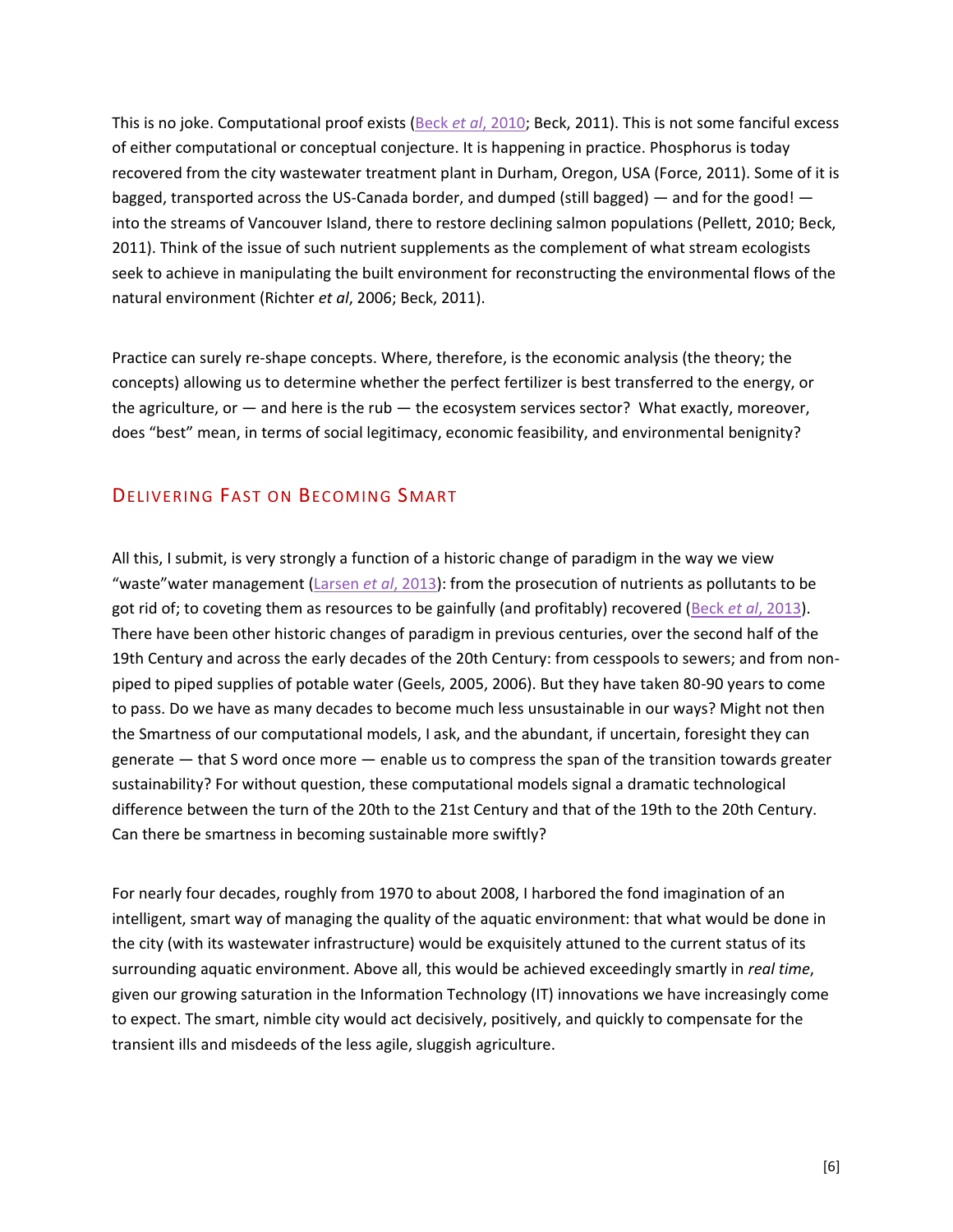If there is such smartness today, I judge it is making the city something of a pantomime donkey, still stumbling misguidedly around the stage of its environment (Beck, 2011): high intelligence in its forelegs, with ever more real-time monitoring (if not control) of water treatment, supply, and distribution on the "upside"; dumbness in its hind legs on the "downside", where to this day operation of the sewer network and wastewater treatment plant seems almost wilfully to resist having some intelligence and deftness of movement knocked into it. At least, that is my take on Mollerup *et al* (2013). This is salutary and quite discouraging. Is there much point in being able to observe in ever more impressive real-time wireless detail what is going wrong with the system, when there is no power to change the course of unfolding events — no levers of real-time control to pull? No matter how smart the city might be, deftness of its metaphorical movement is *not* a function solely of IT innovations.

If one reads between the lines of [Beck \(2005\),](http://cfgnet.org/wp-content/uploads/downloads/2013/12/Beck-2005-Vulnerability-of-water-quality-urban-watersheds.pdf) a sense of disillusion about the contemporary state of "smart real-time this", "smart real-time that", and "smart real-time the other" was already evident, as it was in looking back to the youthful exuberance of Young and Beck (1974). Optimism in that 2005 paper, it must be said, resided in looking forward to sustainability.

If I sound skeptical about real-time smartness, indeed I am. But this is an Opinion piece. I welcome sincerely  $-$  a comprehensive rebuttal of my skepticism about this second S word, standing, as it does, for the as-yet-unfulfilled promise of IT-fueled smartness, in particular, in sustaining water quality and ecology.

#### **REFERENCES**

- [Beck, M B \(2005\), "Vulnerability of Water Quality in Intensively Developing Watersheds",](http://cfgnet.org/wp-content/uploads/downloads/2013/12/Beck-2005-Vulnerability-of-water-quality-urban-watersheds.pdf) *Environmental [Modelling & Software](http://cfgnet.org/wp-content/uploads/downloads/2013/12/Beck-2005-Vulnerability-of-water-quality-urban-watersheds.pdf)*, **20**(4), pp 381-400.
- Beck, M B (2011), "*Cities as Forces for Good in the Environment: Sustainability in the Water Sector*", Warnell School of Forestry and Natural Resources, University of Georgia, Athens, Georgia, (ISBN: 978-1-61584-248-4), xx + 165pp (online as [http://cfgnet.org/archives/587\)](http://cfgnet.org/archives/587).

Beck, M B, and Villarroel Walker, R (2013[a\), "On Water Security, Sustainability, and the Water](http://cfgnet.org/archives/1400)-foodenergy-climate Nexus", *[Frontiers of Environmental Science & Engineering](http://cfgnet.org/archives/1400)*, **7**(5), pp 626-639.

Beck, M B, and Villarroel Walker, R (2013[b\), "Nexus Security: Governance, Innovation and the Resilient](http://cfgnet.org/archives/1406)  City", *[Frontiers of Environmental Science & Engineering](http://cfgnet.org/archives/1406)*, **7**(5), pp 640-657.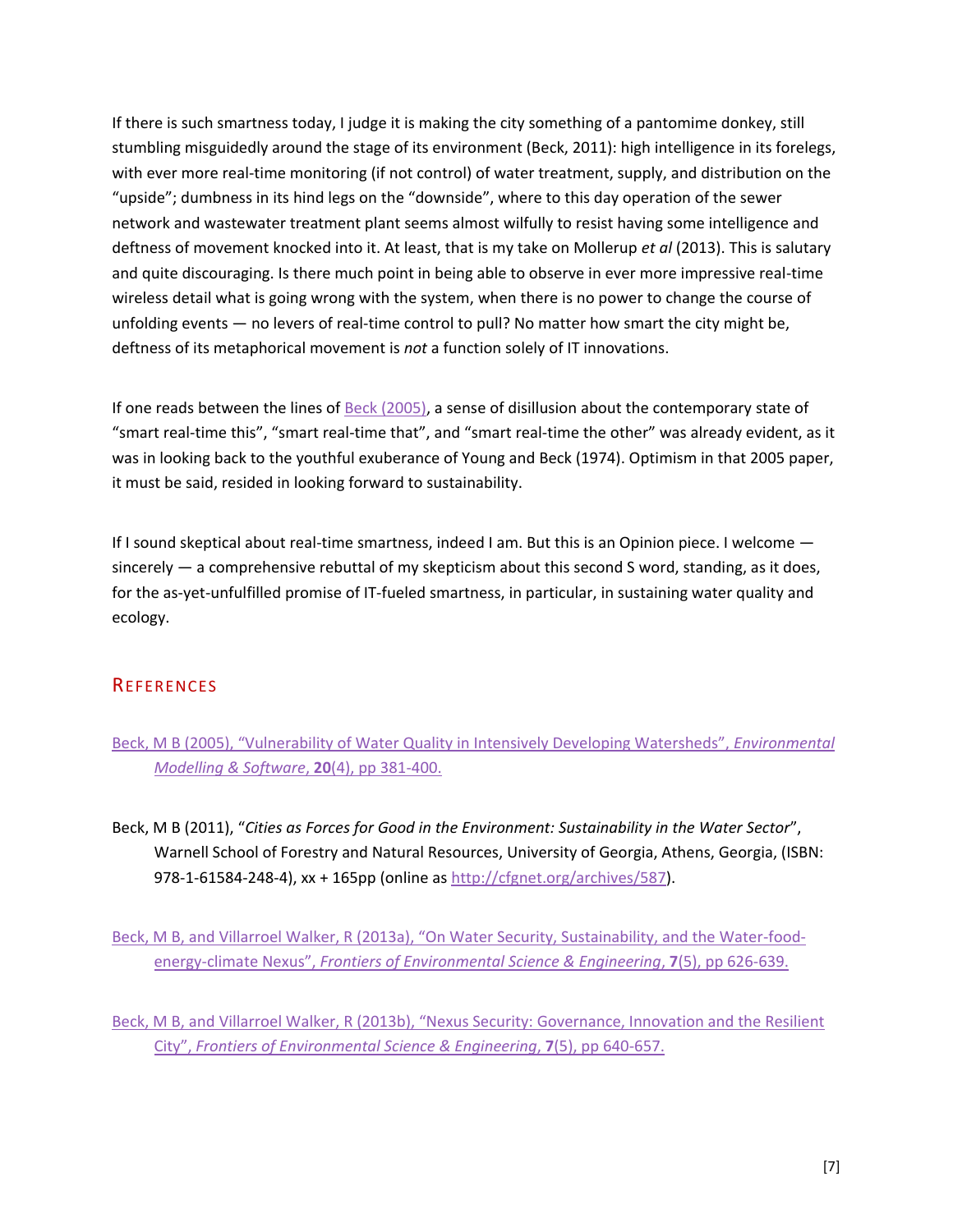- [Beck, M B, Villarroel Walker, R, and Thompson, M \(2013](http://cfgnet.org/wp-content/uploads/downloads/2013/12/Beck-2013-Smarter-Urban-Metabolism.pdf)), "Smarter Urban Metabolism: Earth Systems Re-engineering", *[Proceedings of the Institution of Civil Engineers](http://cfgnet.org/wp-content/uploads/downloads/2013/12/Beck-2013-Smarter-Urban-Metabolism.pdf) — Engineering Sustainability*, **166**[\(5\), pp 229-241.](http://cfgnet.org/wp-content/uploads/downloads/2013/12/Beck-2013-Smarter-Urban-Metabolism.pdf)
- [Beck, M B, Jiang, F, Shi, F, Villarroel Walker, R, Osidele, O O, Lin, Z, Demir, I, and](http://cfgnet.org/archives/376) Hall, J W (2010), "Re[engineering Cities as Forces for Good in the Environment",](http://cfgnet.org/archives/376) *Proceedings of the Institution of Civil Engineers — [Engineering Sustainability](http://cfgnet.org/archives/376)*, **163**(1), pp 31-46.
- [Beck, M B, Davis, C, Kenway, S J, Porro, J, Matsui, S, Crawford, G, Hilger, H, and Zhang, H \(2012\),](http://cfgnet.org/wp-content/uploads/downloads/2013/12/IWATrendsBookSusty.pdf)  "Sustainability in the Water Sector", in *[Global Trends in Water Science, Research and](http://cfgnet.org/wp-content/uploads/downloads/2013/12/IWATrendsBookSusty.pdf)  Management*[, \(H Li, ed\), IWA Publishing, London, pp 79-82.](http://cfgnet.org/wp-content/uploads/downloads/2013/12/IWATrendsBookSusty.pdf)
- Force, J (2011), "The Ultimate Recycling", *Treatment Plant Operator*, pp 12-17 (September).
- Geels, F (2005), "Co-evolution of Technology and Society: The Transition in Water Supply and Personal Hygiene in The Netherlands (1850-1930) — A Case Study in Multi-level Perspective", *Technology in Society*, **27**(3), pp 363-397.
- Geels, F (2006), "The Hygienic Transition from Cesspools to Sewer Systems (1840-1930): The Dynamics of Regime Transformation", *Research Policy*, **35**(7), pp 1069-1082.
- Holling, C S (1996), "Engineering Resilience Versus Ecological Resilience", in *Engineering Within Ecological Constraints*, (P Schulze, ed), National Academy Press, Washington DC, pp 31-44.
- [Larsen, T A, Udert, K, and Lienert, J \(eds\) \(2013](http://cfgnet.org/wp-content/uploads/downloads/2013/12/LarsenBook_Ch342013.pdf)), "*Source Separation and Decentralization for Wastewater Management*[", IWA Publishing, London.](http://cfgnet.org/wp-content/uploads/downloads/2013/12/LarsenBook_Ch342013.pdf)
- Liao, K H (2012), "A Theory on Urban Resilience to Floods: A Basis for Alternative Planning Practices", *Ecology & Society*, **17**(4), 48.
- Mollerup, A L, Grum, M, Muschalla, D, van Elzen, E, Vanrolleghem, P, Mikkelsen P S, and Sin, G (2013), "Integrated Control of the Wastewater System: Potential and Barriers", *Water21* (April), pp 39-41.
- Pellett, K (2010), "Salmon River Watershed Enrichment for Fish Habitat Restoration", *Report* (Project # 09.CBR.03), British Columbia Conservation Foundation, Nanaimo, British Columbia, (March).